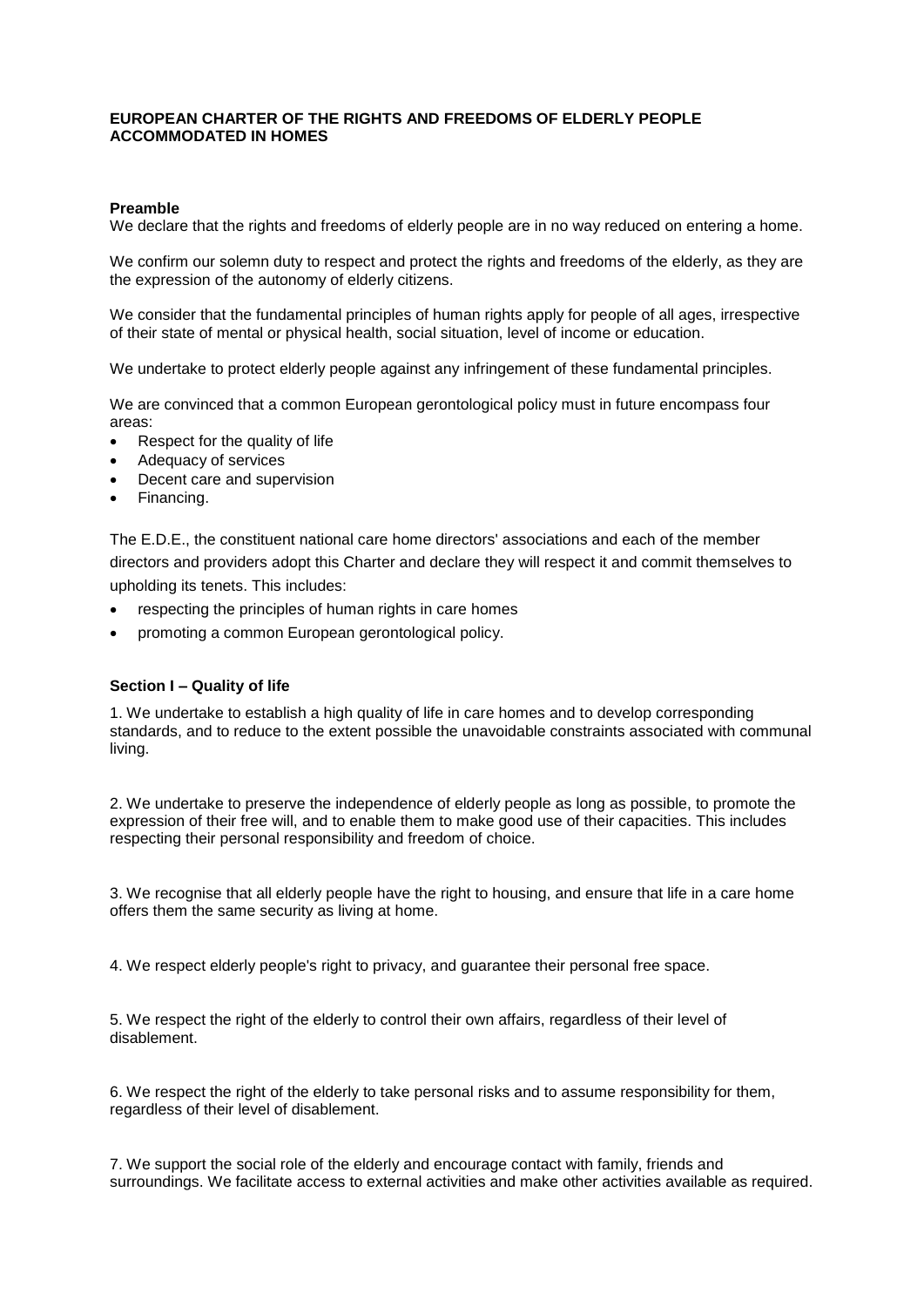8. We encourage elderly people and their families to assume responsibility and exercise it to the benefit of all.

9. We respect the rights and freedoms of the elderly, as they have the same rights and freedoms as other citizens.

#### **Section II – Services**

10. We believe it is indispensable that a European gerontological policy should offer professionally qualified and up to date solutions allowing homes to respond to the wishes and needs of the elderly in due consideration of their state of health, so as to lastingly contribute to the independence of elderly people living in homes.

11. We consider a home for the elderly to be a collection of varied services offered to elderly people, which are freely available according to their choice.

12. We undertake to ensure that the offer of services shall be as comprehensive as possible and shall never be withdrawn.

13. We undertake to monitor as often as possible the quality of services offered to elderly people accommodated in homes and to adapt them continually according to their wishes and requirements.

14. We undertake to provide elderly people with clear, objective information concerning the availability of services within as well as outside of homes. We aspire to explain and link the entire spectrum of services available, as well as to orient these services to the needs of the elderly.

15. The national associations of care home directors belonging to the E.D.E. undertake to draw up resident's contracts in our countries in accordance with the principles in this Charter, which may then be integrated into national regulations and laws on care homes and their residents.

# **Section III – Care and supervision**

16. We undertake to guarantee extensive care and supervision from the moment a person moves into our facilities. This includes comprehensive medical care without any form of discrimination.

17. We guarantee to provide elderly people living in homes on a permanent basis with the best care and supervision commensurate to their state of health.

18. We endeavour to provide elderly people with a social environment, and to care for them with competent and well-qualified staff capable of dealing equally well with medical and care-related problems as with problems of aging and disablement.

19. We expect that emphasis will be placed in all countries represented by the E.D.E. on improving the professional image of those who work for and with elderly people, and on recognising their professional competence.

20. We undertake to develop and optimise the training possibilities for staff charged with care and supervision. In particular the E.D.E. undertakes to further harmonise national qualification standards.

21. We wish to help the profession of director of care home or care service benefit from higher qualification standards, and to raise the esteem for these qualifications across Europe.